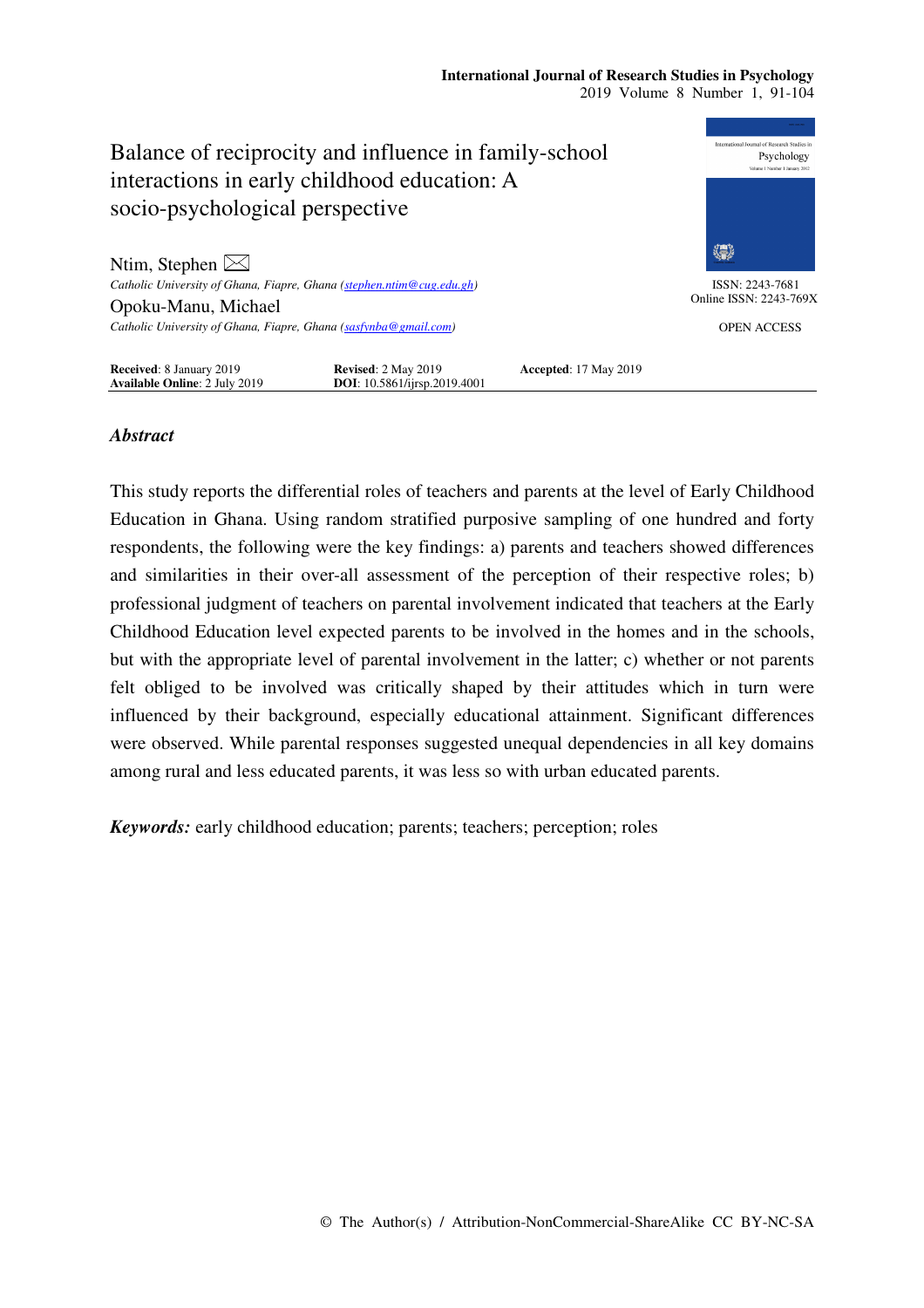# **Balance of reciprocity and influence in family-school interactions in early childhood education: A socio-psychological perspective**

#### **1. Introduction**

Contemporary educational reforms across the globe have consistently emphasized the need to close the achievement gap of children from diverse sociocultural and socioeconomic backgrounds. The aim is to ensure that all children learn towards attaining high standards. Within the context of these efforts, family involvement is one of the critical issues for a good reason. Copious research findings suggest that to facilitate good learning outcomes, effective home-school partnership cannot be underestimated (Abdulkadir, Ali, & Raqia, 2018; Lewis & Henderson, 1997). Stronger family-school interactions constitute effective ways of fostering these connections and relationships. The objective is to ensure that children learn with ease when parents and teachers address possible obstacles in their learning (Christenson & Sheridan, 2001). Again, findings show that the quality of family-school interaction is by far a stronger predicting factor for student achievement and behavior than student-teacher contact (Patrikakou & Weissberg, 1999). Relationships are equally critical for students' academic achievement, especially in the area of psychological attachment and identification with adult figures who reinforce children's desire to learn (Comer, 1984). Schools therefore are to be restructured to enhance a strong positive student attachment to school.

Research studies on behavioral interventions of children with such needs as Attention Deficit Hyperactive Disorder (ADHD) and other conduct disorders tend to be more successful, when addressed within the context of home-school environments (August, Anderson, & Bloomguist, 1992; Webster-Stratton, 1993). Additionally, findings from scientific studies on adolescents having behavioral problems indicate that interventions done with parents and school connections begin to engage in less-high risk behaviors (Resnick et al., 1997). Longitudinal studies associated with differential parental relations enhancing achievement in terms of involvement types are also recognized (Sy, Gottfried, & Gottfried, 2013). Besides, recent studies with ethnic groups show academic socialization to be a critical determining factor of academic achievement. For example, parents with high aspiration for their children's education at the postsecondary level enhance their competency and children become more academically engaged (Fan, William, & Wolters, 2012).

Many other researchers also found teacher invitation to parents for involvement to predict both the frequency and the effectiveness of parental involvement activities (Balli, Demo, & Wedman, 1998; Epstein & van Voorhis, 2001; Simon, 2004). For example, Green, Walker, Hoover-Dempsey, and Sandler (2007), Dauber and Epstein (1993) findings showed that parents' perception of teacher invitation strongly determined school-based involvement practices. Therefore, the need to examine the practice as well as the theory underpinning contemporary parent-teacher partnerships especially in Early Childhood Education is critical for many reasons. First is the fact that parenting has changed considerably in the last decade due to societal conditions. These have induced changes regarding the structure of families (Bardy, Salmi, & Heino, 2001; Blom, 2001; Sauli & Kainulainen, 2001). Therefore, balancing contemporary family pressures with demands of labour continues to be challenging (Ebbeck &Waniganayake, 2003) and more complicated because of contemporary increasing demands on children to acquire specific literacy skills from an early age (OECD, 2001).

#### *1.1 Statement of Problem*

Many educators and research studies agree on the value of stronger family-school partnership. This notwithstanding, operationalizing such relationships can be daunting and challenging (Bempechat, 1998; Christenson & Sheridan, 2001; Davies, 1993). Many families, including those from less endowed socioeconomic status find means to support their children's education, but often they need guidance from teachers before interacting with the school. Similarly, educators generally, and more specifically many classroom teachers,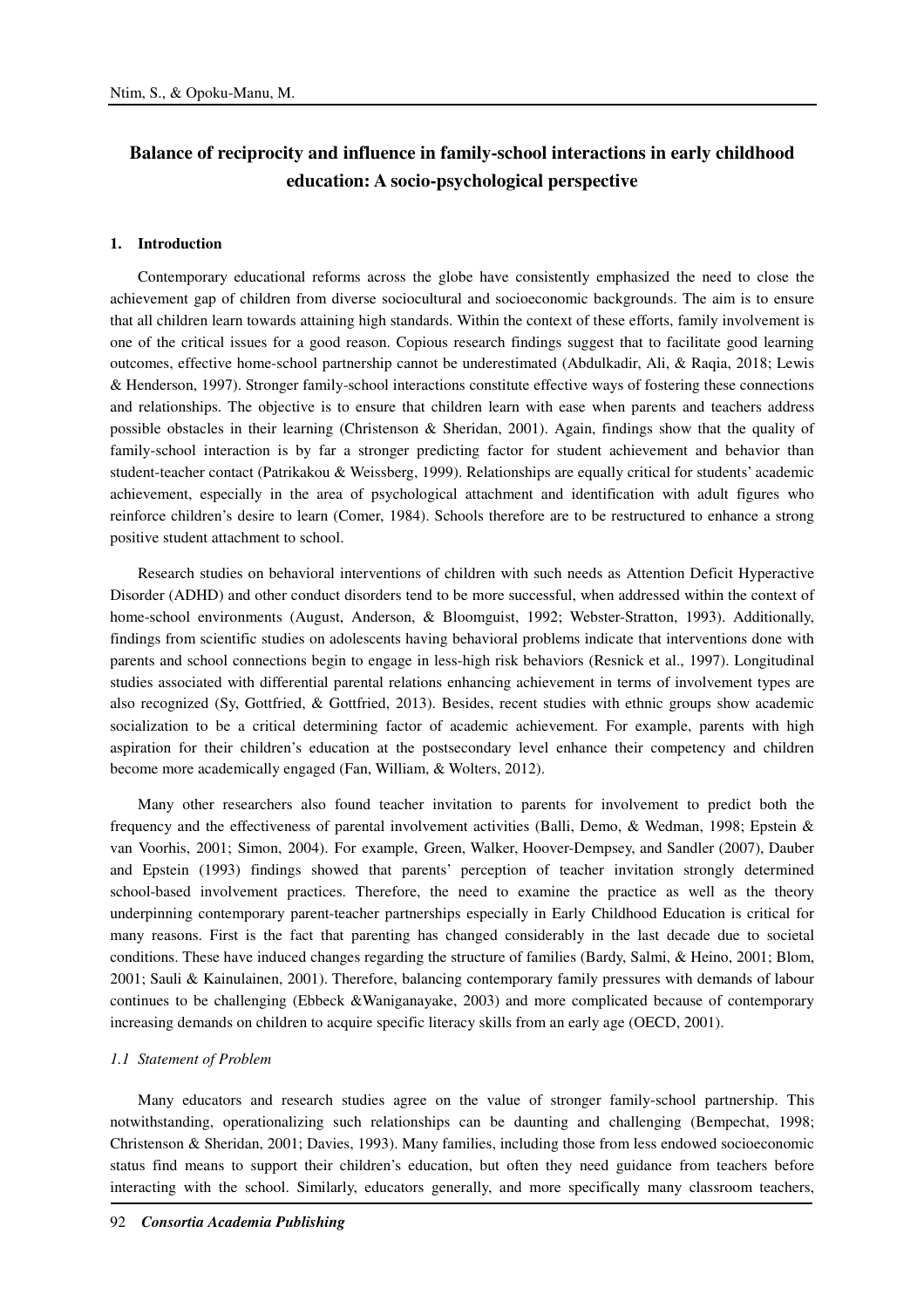appear to lack the needed information to initiate collaborative partnerships with their students families, especially at the early education stage. To ensure that their contributions are fully utilized; educators especially teachers need to find ways of developing effective and productive family-school partnerships. Many research studies have been conducted in Ghana and many other African countries on the relationship between family and school. The findings suggest that students perform better where family-school relationships are stronger than where the partnership is fragile. Conspicuously absent in many studies of the family-school relationship however is an investigation focusing on the balance of reciprocity and influence of these two principal actors, especially at Early Childhood Education. Given the fact that contemporary education expects Early Childhood Education to equip children right from the onset with emergent and specific literacy skills in numeracy, reading and writing, the need to underscore identified parameters of family-school partnership at this early level of education is crucial. This research is meant to bridge this gap in the literature.

# *1.2 Research Questions*

The following questions guided this research:

- $\triangleright$  What criteria do teachers and parents use to determine their differential roles in children's learning during Early Childhood Education?
- $\triangleright$  How do both parents and teachers see professional development in relationship to children's learning?
- $\triangleright$  How do both parents perceive their relationship relative to children's learning outcomes?
- What bottlenecks do parents and teachers perceive existing in building relationships?

# *1.3 Significance of the study*

The findings of this study will be significant to stakeholders in Education especially to those interested Early Childhood Education. Whereas families see schools as providers of educational foundations for their children, schools also need to accept the fact that the primary responsibility of educating children lies on families. This study is again significant because scientific studies continue to demonstrate that schools that have both high parental and community involvement are more effective. Thirdly, the outcome of this study will help both parents and schools: a) perceive each partner as having equal and valuable contributions to make in children's education while simultaneously respecting their different contributions; b) both school and families would see the need to respect student needs and their preferences; c) both actors would address possible barriers especially cultural and socio-economic; d) both would see the need to create better programs, better opportunities and learning for all students regardless of family background and e)school will understand why there is the need to give families the needed opportunities to be part of the school's decision -making.

# **2. Theoretical Framework / Literature Review**

# *2.1 Social Exchange Theory*

Social Exchange Theory is a general socio-psychological theory explaining the conceptual framework underpinning the exchange of both material and non-material resources between individuals, as well as groups in situations of interactions. It originates as a sociological model from three sociologists, namely: Homans (1958), Blau (1964) and Emerson (1972a, 1972b). Homans (1958) developed this view from the seminal work of Skinner's (1953) operant condition psychological theory of reinforcement. For Skinner, an individual is likely to behave in a similar way if the behavior is reinforcing. Similarly, Homans (1958) posited the notion that in social interaction, especially between two individuals, the social exchange is likely to continue when each finds the others behavior as reinforcing. It could be a simple compliment, expression of agreement or some help in performing tasks of mutual help. Two variables have been derived from this theory by Chadwick-Jones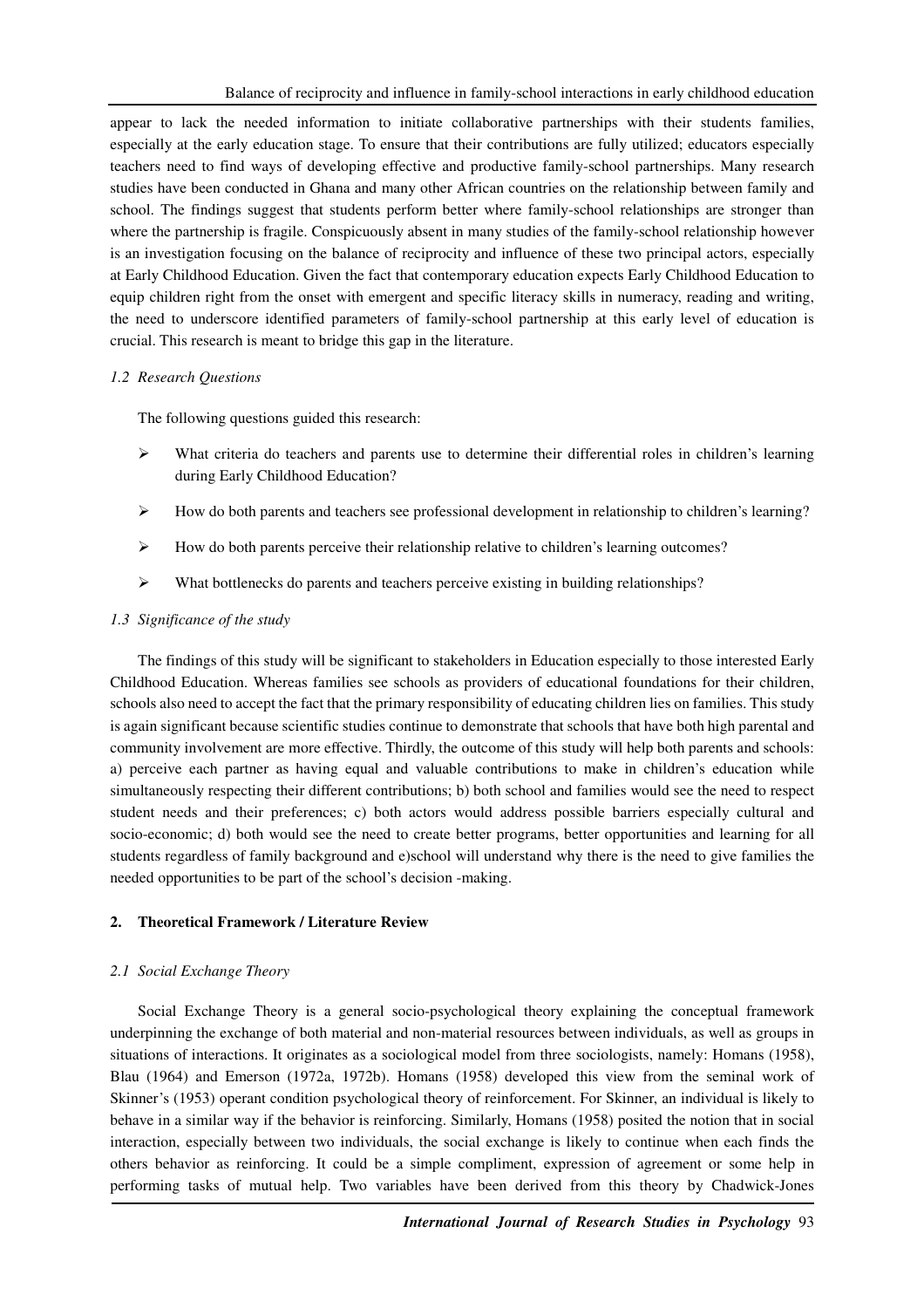## Ntim, S., & Opoku-Manu, M.

(1976).They are: a) the frequency of rewards or costs; and b) the value attached to the rewards. In the case of the former, it is the cost involved in the social interaction. For example, if two people decide to play a game to bring mutual benefit to both, but one consistently lose the game, this could be considered the 'cost,' for which one might decide to quit the game. In this sense, Homans (1958) relates cost to the value of the possible reward. The fundamental assumption of Homans (1958) therefore is that human behavior especially in social interaction in smaller groups becomes a recipe for understanding interpersonal relations.

Emerson's work (1972a, 1972b) saw exchange relations as the basic analysis to understand social interaction rather than the outward behavior or action. Similarly, Emerson (1972a, 1972b) just as Homans (1958) also made use of the operant conditioning psychological theory as the basic unit of hypotheses. He applied this to human social learning in individual behavior in social exchange relations. This author perceived balance, dependence and power to be dyadic. In other words, exchange relations are seen to be 'balanced', when two social actors involved in the relations become equally dependent on one another. Anything less than this presupposes an imbalance in the relations. Dependency is determined when one of the actors places value on the resources of other actor. Unequal dependencies create an imbalanced exchange. This precipitates power advantage for the less dependent actor, and this potentially creates differential dependencies (Cook, 1987).

This position of Emerson (1962) rests on two fundamental processes: a) the use of power and b) balance. In an exchange relationship, when one of the actors, for example Actor A is found to be dependent on Actor B, the latter is said to have a power advantage over Actor A. This power advantage presents an imbalanced relationship in the exchange. As times goes on this imbalance begin to gravitate towards balance. For Jacobs (1970), this change over from imbalance towards balance can come about through the following predicting factors: a) finding ways to reduce the dependency of the less powerful actor on the more powerful one; b) imbalance could be reduced by searching for an alternative source of satisfaction required by the more powerful one; c) another way to reduce power imbalance is to gain some control of the sources of control required by the more powerful actor; d) inducing the more powerful to become dependent when the less dependent develops a more attractive source of satisfaction as means to reduce the inequality in the exchange relationships.

The sociologist Blau (1964) was largely influenced by Homans (1958) and Emerson (1962). His thesis in social exchange theory is this: we can only understand social structure and all the events that occur within it, by examining individual processes between people. He also used the seminal psychological ideas of the operant conditioning theory combining it with economics to offer a theoretical framework for analyzing social relations. His submission was that those individuals kept relationships as long as self-interests were satisfied, and when the perceived benefits from the social relations outweighed the costs. In this respect, an individual will maximize profits (positive reinforcements) and minimize losses (negative reinforcement) in his/her interactions with other social actors. The relationship will last so far as both actors ensure exchanges proved over the years to be rewarding are maintained, breaking off those more costly and less rewarding.

Social exchange has to do with things that get exchanged. It is not always the case that such exchange involves commodities. Various social resources, such as: expertise, physical beauty, etc. which a person possesses and based on which one becomes valuable in social relationship are social exchange (Blau, 1964). The implication here is that socially, a certain level of reciprocal principle operates, and every individual's behavior is governed by this principle of reciprocity. It is in this context that Blau makes the assertion that 'actions that are contingent on rewarding reactions from the others and that cease when these expected reactions are not forthcoming'(Blau, 1964, p. 6) This means behaviors motivated by expected response or return fails as exchange. Blau (1964) makes distinction between 'economic exchange' and 'social exchange'. In the former, payment is immediate and once payment is made, relationship ends. In the latter on the other hand, rate for social exchange is not fixed beforehand, such that payment does not conclude the exchange, exchange is a social process built upon trusting relationship.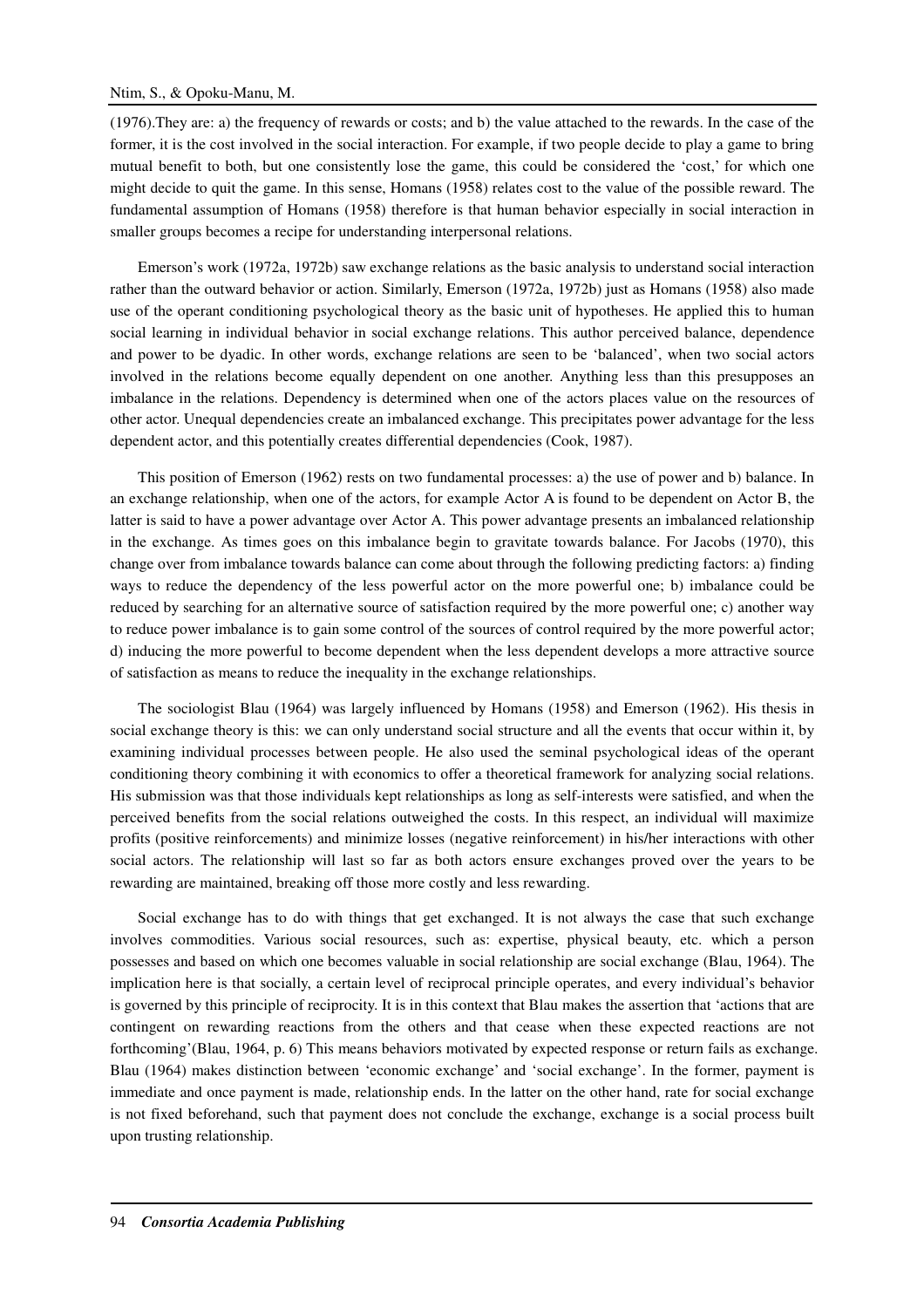#### *2.2 Reciprocity and Social Exchange*

An implicit assumption of the social exchange theory is the principle of reciprocity. Gouldner (1960) proposed that reciprocity constitutes a global dimension of the social exchange process underscored by two fundamental elements: a) people are bound to assist those who have helped them; b) people are not expected to injure those who have helped them before. Gouldner (1960) is implying in these two core elements of reciprocity that society sees reciprocity as an obligation which it (society) has found ways to internalize in its socialization process. Thus, there is a social expectation that when a value is received, the benefit of the dividends goes back to the individual from whom the value was received.

Reciprocity as social exchange process has some conditions attached. The first condition is that it is contingent on the perceived value of the benefit (whether given or perceived). Blau (1964) extended this concept of reciprocity along two principles and Turner (1986) described these two principles as follows: a) the more people exchange relations with each other, the more likely will be the reciprocity obliging each other to ensure subsequent exchanges among themselves; b) the more reciprocal obligations are disrespected, the more deprived parties become disposed to sanctions against those violating the governing norms of the reciprocal relationships (cf. Turner, 1986, p. 264).

*Concept of interdependence* - The concept of reciprocity is related to interdependence. Interdependence as used here means interrelationships. Life by nature is interdependent. People who appear to be too independent may be good individuals, but can hardly be team players or good leaders (Covey, 1989). Achieving the highest independence without interdependence is a mismatch. Condeluci (1991) also perceived interdependence between peoples as the underlying factor for enhancing relationships. This is because interdependence promotes relationships. Relationships foster acceptance and mutual respect among peoples leading to empowerment for all. He made the conclusion that the fundamental problem in interdependence is more attitudinal rather than peoples: it is not peoples who are problem but rather the myopic perception of others.

Applying this to family-school partnership, it could be argued that barriers especially attitudinal barriers could exit between the two social actors- family and school. However, the issue is not the two social actors being the problem, but rather it is the seeming limited support by the educational system that precipitates the divide between family and school. Therefore, a paradigmatic shift focused more on interdependence would enhance the empowerment of the two social actors of children's early education- family and school.

#### *2.3 Family-school partnership in Early Childhood Education*

*Epstein's (2001) Theory of Overlapping Spheres -* Interdependence and reciprocity between parents and teachers are critically important in education and children's development. According to Epstein (2001), three interacting spheres: a) family; b) school, and c) the community are pivotal to the child's growth, development and education. When the three spheres collaborate, the benefits can be significant (Epstein, 1996, 2010). Similarly, when there is collaboration between parents and teachers, an enabling environment learning could be high and reduce risk of negative outcome (Bradley & Caldwell, 1979).

*Home environment and early literacy skills achievement in early childhood - Findings of empirical studies* continue to provide evidence of the correlation between a conducive home environment and early literacy skills achievement (Waanders et al., 2007). This is corroborated by the findings of Wen, Bulotsky Shearer, Hahs-Vaugn, and Korfmacher (2012) showing the impact of home-based parental involvement confirmed also by Fantuzzo et al (2013). Children culturally disadvantaged from less endowed socioeconomic status, have been found to be enriched more from home-based parental involvement (Burchinal, McCartney, Steinberg, Crosnoe, Friendman, McLoyd, & Pianta, 2011). Another kind of parental involvement is school-based in which parents volunteer and attend parent-teacher conferences (Hilado et al., 2011). Thus effective communication between parents and teachers constitutes a critical component in the education of the child (Emmen et al., 2013).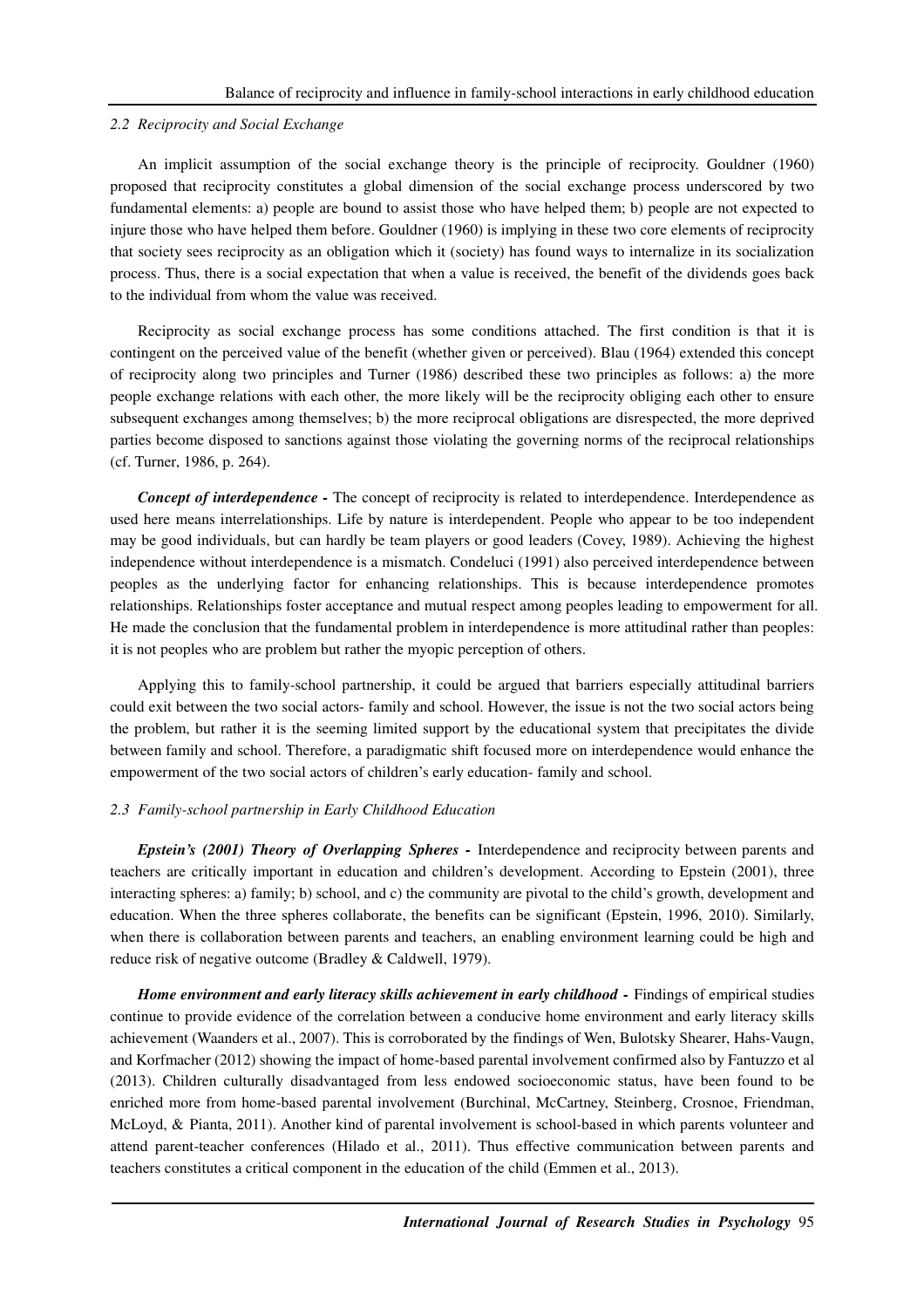## Ntim, S., & Opoku-Manu, M.

*Obstructions to parent involvement -* The leading obstruction to parental involvement in their children's education are found to be the level of education of most parents. This is especially so with the mother. Many research reports suggest that parents with higher educational attainment, compared to those with little or no education are more confident and have much higher levels of competency when working on academic skills with their children in the homes (Fantuzzo, Tighe, & Childs, 2000; Hill & Taylor, 2004; Magnuson, Sexton, Davis-Kean, & Huston, 2009).

*Children's achievement gap -* Children's educational achievement assessed in the context of ethnicity, race and socioeconomic status, most of the times show some disparities (Cameron, Grimm, Steele, Castro-Schilo, & Grissmer, 2015). Such disparities are termed *'achievement gap'*. Since early childhood is a developmental period of the human life span, during which learning occurs so rapidly, children lacking opportunity for rapid learning at this early stage, due to deprived family background and socioeconomic status, are likely to fall behind their peers. This gap can occur, even before they enter school, and the gap could be widened by early school experiences when they cannot catch up with their peers (Burchinal et al., 2011). Children's long term academic success is therefore directly related to a wide range of contextual factors (Burchinal et al., 2011; Dotterer, Iruka, & Pungello, 2012; McCoach et al., 2010; Mollburn, Lawrence, James-Hawkins, & Fomby, 2014). Research findings show that many children from less endowed socioeconomic status have a tendency to develop vocabulary skills slower than those from higher socioeconomic status (Anderson et al, 2015; Noel et al, 2008). Poverty limits parental resources and sensitivity to effective engagement in their children's education, heightens stress and impact negatively on physical, socioemotional as well as cognitive development (Dawson-McClure, Calzada, Huang, Kamboukos, Rhule, Kolawole, Petkova, & Brotman, 2015; Dotterer et al., 2012; Mollburn et al., 2014). Based on the above literature, when social exchange and reciprocity are valued between social actors, outcome is hypothesized to be positive.

#### *2.4 Present Study*

Stronger family-school interaction based on reciprocal social exchange is perceived to be a strong predicting factor for student achievement and behavior. This notwithstanding, conspicuously absent in many research studies is an investigation focusing on the balance of reciprocity and influence of the two principal actors of family and school, especially at early childhood education in many geopolitical areas of Africa and Ghana. This is especially so, when contemporary education globally expects Early Childhood Education to equip children, even before they enter school with enhanced literacy skills. Similarly, increased economic pressures on parents complicating child rearing practices make it imperative to investigate family-school partnership parameters from other geopolitical areas at the level of Early Childhood Education. Based on this, this present study investigates family-school interactions from the following perspectives: a) the criteria teachers and parents use to determine their differential roles in children's learning during Early Childhood Education; b) How both parents and teachers see professional development in relationship to children's learning at the Early Childhood Education ; c) How both actors (parents and teachers) perceive their relationship relative to children's learning outcomes and d) What bottlenecks parents and teachers perceive existing in building such relationships?

## **3. Methodology**

#### *3.1 Sample*

This study used a stratified random purposive sampling size of one hundred and twenty (120) respondents' from the following categories: a) forty (40) parents; b) forty (40) teachers and c) forty heads of nursery schools. They were sampled from three (3) communities in the middle belt of Ghana from the two administrative regions of Ashanti and Brong Ahafo: urban, semi-urban and rural areas in four public nursery schools. Forty participants  $(n=40)$  constituting (33%) were drawn from each of the three areas. Thirty-three percent of parents  $(n=40)$ , thirty-three percent of teachers (n=40) and thirty-three percent of heads of nursery schools (n=40) from each of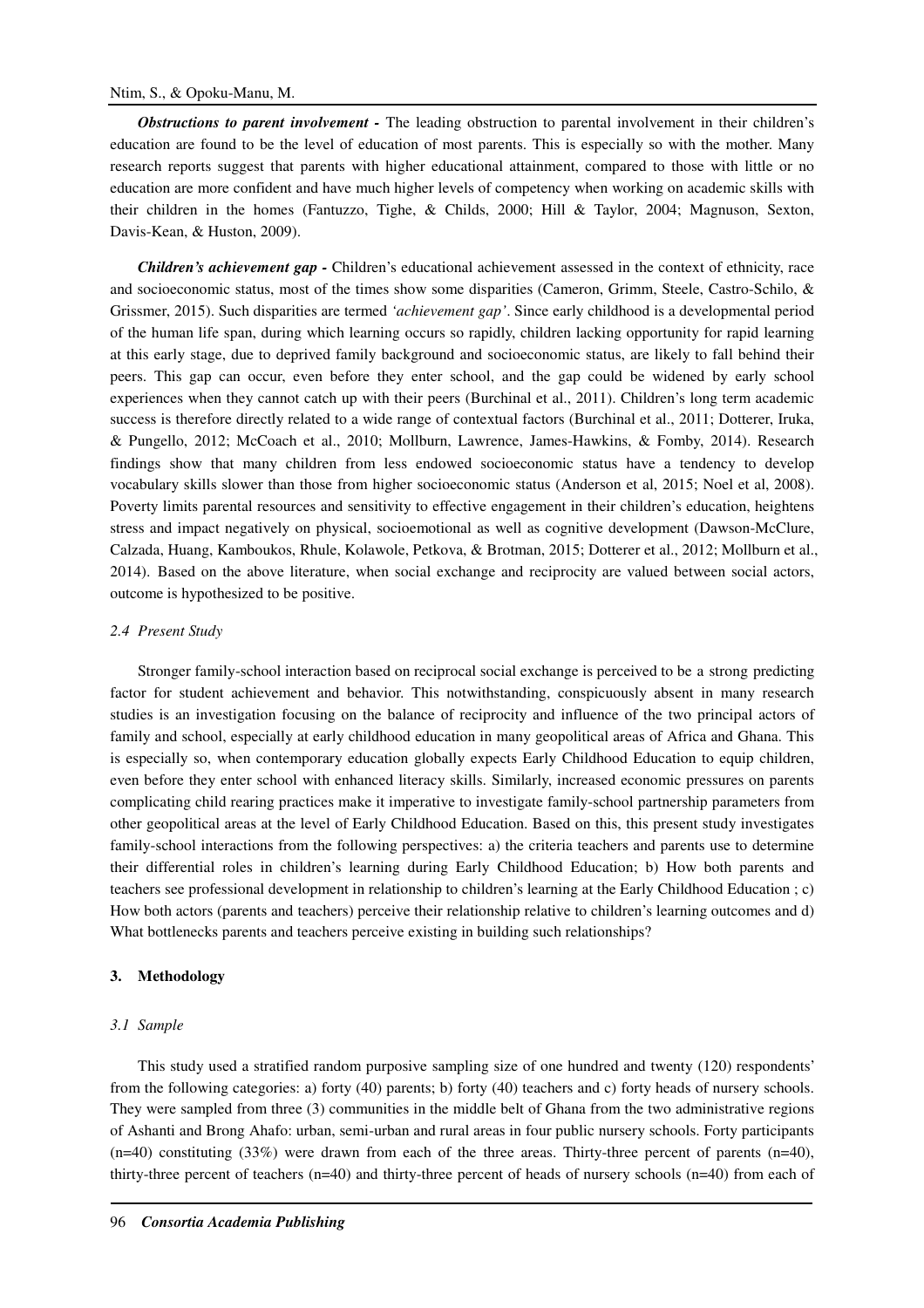the three areas took part in this survey from the three selected areas in each of the two regions. In terms of age, parents were between 24 and 48 years, with an average age of 33.85. Thirty (30) parents, constituting 75%, reported being married and staying together with partners, while the remaining 25% were single parents. In all, 87.5% (n=35) of the participating parents were Ghanaians, while the rest were other nationals such as Nigerians, Togolese, Lebanese and few Caucasians. The children (whose parents participated in this survey) were between the ages of 3 years and 6 years old, with the average age of 4 years 6 months and an average length of one and half years of enrolment in the Early Childhood Education. All the children of these participating parents were normal developing children with no diagnosed disability.

Teachers who participated in this survey were between 24 and 35 years of age, with an average age of 28.85. Majority of them (n=36), constituting 90% were females, while the remaining four (4) (10%) were males. Twenty five percent (25%) of them had some professional training in Early Childhood Education, another 20% possessed the Diploma in Basic Education and the remaining 55% had no professional training in education. Eighty percent (80%), constituting 32 out of the 40 teachers had been teaching at the nursery/kindergarten for over fifteen (15) years, with 75% (n=30) reporting being married with children and staying with partners. Heads of these selected nurseries/kindergarten (n=40) were between 40 and 55 years of age. The average age was 45.86. Ninety percent (n=36) were professional teachers with qualification in Education at the basic level. Almost all heads of these selected nurseries/kindergarten (98%), constituting 39.2 % had been involved with Early Childhood education for more than 15 years. All were females.

#### **Table 1**

*Profile of participants demographic characteristics*

| Participants    | n  | $\%$ | Gender       | Educational level   | Community           | <b>SES</b>   |
|-----------------|----|------|--------------|---------------------|---------------------|--------------|
|                 |    |      |              | Basic school        | Urban               | Middle Class |
| Parents         | 40 | 33%  | $M=20; F=20$ | Secondary           | Semi-urban          | Farmer       |
|                 |    |      |              | University/Tertiary | Rural               | Hawker       |
|                 |    |      |              | Basic school        | Urban               | Middle Class |
| <b>Teachers</b> | 40 | 33%  | $M=5$ ; F=35 | Secondary           | Semi-urban          | Working      |
|                 |    |      |              | University/Tertiary | Rural               | Class        |
|                 |    |      |              | Basic school        | Semi-urban          | Middle Class |
| Heads           | 40 | 33%  | $M=0$ : F=40 | Secondary           | Rural               | Working      |
|                 |    |      |              | University/Tertiary | University/Tertiary | Class        |

### *3.2 Design and Materials*

Six kindergartens were purposively sampled from these three urban, semi-urban and rural areas. All the children were identified as Ghanaians who had English as a second language. For forty percent (40%) of these children, English was not the primary language spoken at home. Parents signed and approved permission slips for their children to participate in a short in-school battery of cognitive test.

#### *3.3 Procedure and Measures*

*Family Involvement Questionnaire -* An adapted version of The Family Involvement Questionnaire (FIQ) originally designed by Manz Fantuzzo and Power (2004) was used to gather data. The FIQ is a 40-item measuring scale designed to gauge the level of parental engagement in their wards academic work. A caregiver who was either the biological parent or a cousin etc. completed the Questionnaire. Using a four-point Likert scale, parent or parent substitute respondents were asked to respond to the item frequency of occurrence as when it occurred in their families. The frequency was rated as follows: Rarely, Sometimes, Often, or Always. Three distinct factors were assessed: Home-Based Involvement, Home-School Communication, and School-Based Involvement. Using these factors, the researchers divided items in to the following categories: a) Home-Based Activities had nine (9) items that respondents answered; b) Home-School Communication; nine (9) items and c) School-Based Activities six (6) items. In total twenty-five (25) items were identified across the three factors.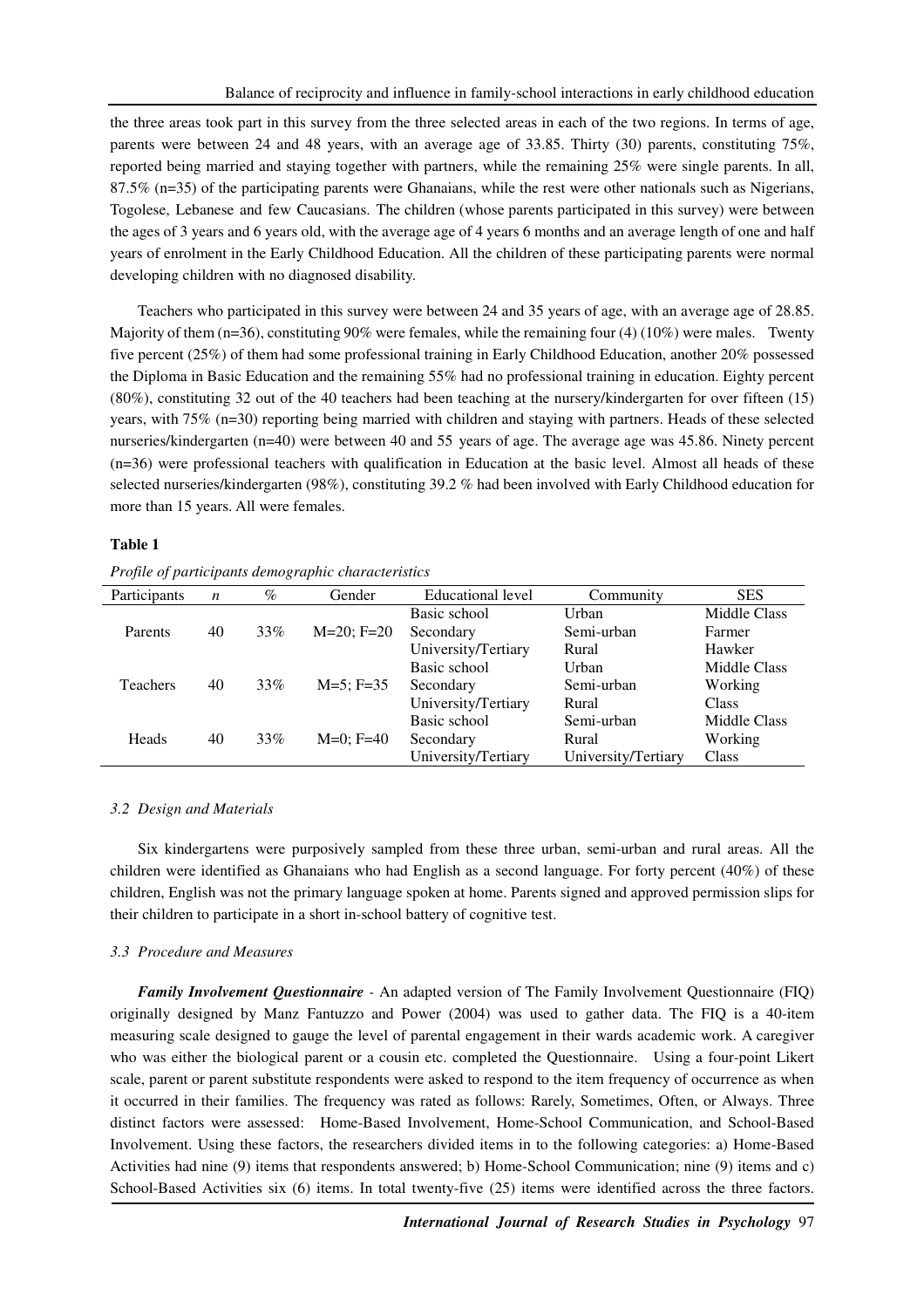Each item was marked over a grade point of four (4) making, one hundred (100)

*Teacher Involvement Questionnaire - The second measuring instrument used in addition to the above was* self-structured questionnaire based on an adapted version of the High School and Family Partnership Surveys of Teachers, Parents and Students originally designed from the Centre on Families Communities Schools and Children's Learning at the John's Hopkins University. This was used because it measured directly teachers' attitudes towards parents and parental involvement in schools. This instrument also examined four (4) factors, categorized as follows: a) Teachers Professional Judgment on Parental Involvement. This category examined seven (7) questions; b) Teachers Perception of Specific Ways of Involving Families, three (3) questioned were asked under this category; c) Teacher Activity to Assist Students, one (1) question; d) Teacher Perception of School-wide Support for Parents, four (4) questions were examined. For example, under the first category of Teachers Professional Judgment on Parental Involvement the following were the sub-questions: i) parental involvement is important for early childhood education; ii) this kindergarten is famous for trying new things to improve the school; iii) kindergarten needs to have strong parent organization; iv) parent involvement is critical to deepen teachers effectiveness; v) it is critical for parents to be involved in their children's early education; vi)involving families is the responsibility of teachers; vii)most of parents of kindergarten children do not know how to communicate with children about school In both measures, all the responses were coded on a 5-point Likert scale in means and standard deviations Each was marked over five (5) making thirty five marks (35). Second category was scored over 15, third, over 50 and the last over 20 totaling one hundred (100). All scores were converted into means and standard deviations.

# **4. Results**

## **Table 2**

*Interrelations between domains of criteria used by parents and teachers to determine differential roles* 

|                           | Home-Based<br>Involvement |         | Home-School<br>Communication |          | School-Based<br>Involvement |         |
|---------------------------|---------------------------|---------|------------------------------|----------|-----------------------------|---------|
|                           | n                         |         | n                            |          | n                           |         |
| Domain                    | Parent                    | Teacher | Parent                       | Teacher  | Parent                      | Teacher |
| Home-Based Involvement    | 40                        | 80      | 40                           | 80       | 40                          | 80      |
| Home-School Communication | 40                        | 80      | $.52***$                     | $.83***$ |                             |         |
| School-Based Involvement  | 38                        | 78      | $47***$                      | $.68***$ | $32***$                     | 48***   |

*Note*. \*\**p*<.01 \*\*\**p*< .001

## **Table 3**

*Comparison of parents and teachers perception of professional development in children's learning* 

|                                       | MD   | <i>p</i> -Value |
|---------------------------------------|------|-----------------|
| Teachers of children of urban centers | 6.08 | .000            |
| Teachers of children from rural       | 8.87 | .000            |
| background                            |      |                 |
| Teachers of semi-urban                | 2.87 | .000            |
|                                       |      |                 |

#### **Table 4**

*Comparison of parents and teachers perception of their relationship relative to children's learning outcomes* 

|                                  |                                   | MD    | $p$ -Value |
|----------------------------------|-----------------------------------|-------|------------|
| Parents of urban background      | Teachers of semi-urban background | 7.14  | .000       |
| Parents of urban background      | Teachers of rural background      | 10.54 | .000       |
| Parents of semi-urban background | Teachers of rural background      | 6.38  | .000       |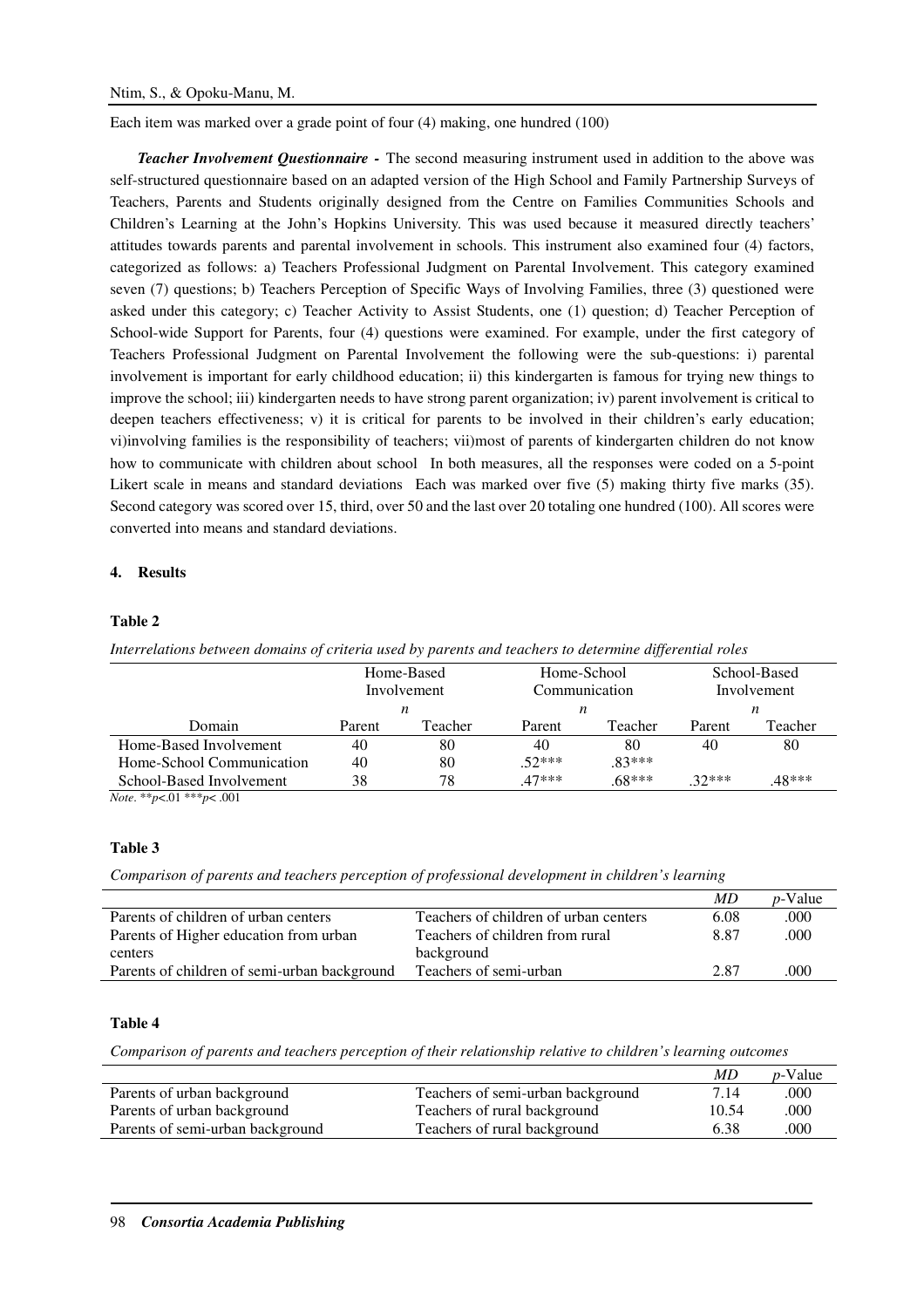#### **Table 5**

| Respondents                       |    | Mean |       |
|-----------------------------------|----|------|-------|
| Teachers of urban background      | 25 |      | 0.002 |
| Parents of urban background       |    | 96   | 0.013 |
| Teachers of semi-urban background | 25 | 94   | 0.021 |
| Parents of semi-urban background  |    | 93   | 0.013 |
| Teachers of rural background      | 30 | 90   | 0.002 |
| Parents of rural background       | 10 | 98   | 0.013 |

*Perceived bottlenecks of parents and teachers in building relationships* 

#### **5. Discussion**

A number of key differences emerged from the report. The results in Table 2 presents the ratings of parent and teacher regarding their perceptions on the interrelations between three main domains of criteria used to determine differential roles in early childhood education. Pearson chi-squared tests were used to test the normality of data. Results indicated domains were non-normal and hence non-parametric Spearman's rho tests were used in determining the correlation in the reports between parents and teachers. Besides examining teacher and parent differences across the three main domains, the tests were also utilized to examine influence of geographical location (urban, semi-urban and rural) as well as the educational attainment and experience of the respondents. As indicated in Table 2, there are positive correlations across the three domains as well as significant divergences in perceptions. For example on home-school communication  $(r=52; p<.001; r=.83; p<.001)$  and school-based involvement ( $r=0.47$ ;  $p<.001$ ;  $r=.68$ ;  $p<.001$ ) for parents and teachers respectively. Table 3 compares the parents and teachers perception regarding teachers' professional development for children's early learning. The results suggest that parental academic achievement as well as teachers' environment and their experience have predicting effects on the balance of reciprocity between parents and teachers. The same applies to Table 4 on children's learning outcome. On the perceived bottlenecks on building this balance of reciprocity, the differences were not significant suggesting that both groups of respondents had more or less the same perception of bottlenecks mitigating against teacher-parent partnership at Early Education.

#### *5.1 Parental attitudes and educational background*

One of the key findings of this report is that with respect to the criteria used by both parents and teachers to determine their differential roles in Early Childhood Education along the three inter-related domains of home-based involvement, home-school communication and school-based involvement, much of what parents did was conditioned by who they were. This is because whether or not parents feel obliged to be involved was critically shaped by their attitudes which in turn were influenced by their background especially educational attainment. As indicated in the study, there were significant differences in the responses between urban parents vis-a-vis rural parents. Whereas urban parents were more likely to be engaged in all the key domains, rural and less educated parents were not. This corroborates the study of Levitt and Dubner (2005) that much of what parents do is connected to who they are in terms of attitude and education. From the perspective of economics of education especially parental involvement as an intergenerational cultural transmission mechanism, this study also corroborated the study of Patacchini and Zenou (2007) with respect to parental social class. Social class is not unrelated to parental identity or self-image which is sociologically perceived as function of connection between the ideals for the chosen social entity vis-à-vis parental actual behavior as well as characteristics. This was also evident in this study. Urban middle class parents felt more at ease to be involved with the school than their rural counterparts.

This is also in line with other studies suggesting that parental high level of education and for that matter of higher social class has more heightened preference for cared-for children. This explains why children from less endowed socioeconomic status, compared to their peers have a tendency to develop vocabulary skills slower than those from higher socioeconomic status (Anderson et al., 2015; Noel et al., 2008. Deprivation, most often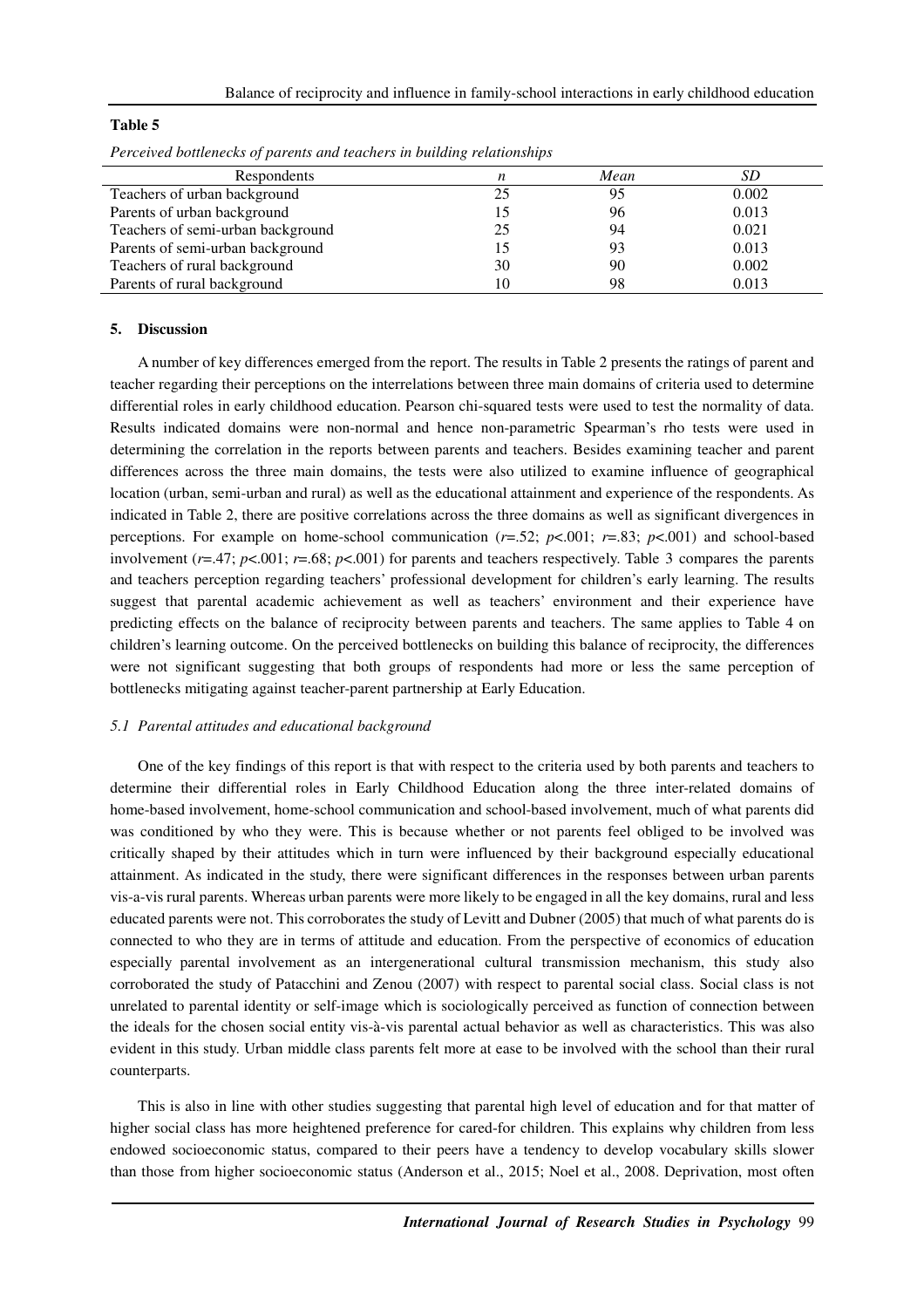limits parental resources and sensitivity to effective engagement in their children's education. It also heightens stress and impact negatively on physical, socio-emotional as well as cognitive development (Dawson-McClure, Calzada, Huang, Kamboukos, Rhule, Kolawole, Petkova, & Brotman, 2015; Dotterer et al., 2012; Mollburn et al., 2014). Additionally, this empirical finding also support the Hoover-Dempsey and Sandler (1995) psychological model that three constructs basically determine parental involvement decisions: a) their belief of what parents are to do regarding their children's education; b) parental sense of efficacy to help their children to succeed and c) whether or not parents perceive that the school and the child expect them to be involved.

## *5.2 Parents and teachers perception of professional development in relationship to children's learning*

On teachers' perspectives regarding their professional judgment of parental involvement, seventy (70) respondents out of the forty (teachers) and forty headmasters, constituting 87.5% strongly agreed that parents needed to be involved in early childhood education. However, responding to similar question whether new ideas were needed from parents to improve schools, response varied: while thirty (30) that is 37.5% strongly agreed, twenty (20) (25%) agreed, fifteen (15) did not agree and the other fifteen (15) were undecided. Similarly, a question that related parental involvement to teacher effectiveness received low ratings especially from the teachers. Rather, seventy (70) respondents (87.5%) out of the teachers and school head teachers responded with high ratings that parental involvement on the other hand enhances student effectiveness and not teacher effectiveness. This finding underscores the fact that many teachers still fail to appreciate the differential parental roles that enhance teacher effectiveness at early education and does not support the findings of Sy et al. (2013). For example, whereas in the studies conducted by these authors, parents play double involvement to enhance early literacy skills: a) academic instruction and b) academic socialization. In the former, parents help to develop specific intellectual skills such as reading and in the latter they help to create stimulating learning environment through the inculcation of beliefs and expectations and by so doing making the teachers work in school more effective.

This finding suggest the opposite indicating that for teacher respondents in this survey, parents' involvement only helps students' effectiveness' and not teacher effectiveness. As regards parental perception as indicated above, it was conditioned by the level of the education and social class of parents. Less educated rural parents in this study were less likely to feel obliged to offer professional development relating to their children's learning, confirming Green et al. (2007) that the way parents perceived specific teacher/school invitation influenced their school-based involvement. Thus, unless the invitation was thrown to such parents by teachers/school their participation would be poor.

## *5.3 Parents and teachers perception of their relationship relative to children's learning outcomes*

The divergences in perception between parents and teachers as indicated in Table 4 appears be greater between parents of urban background and teachers of rural background with a mean difference of 10.53 with *p*-Value of .000 Urban parents were of the view that their partnership with the school/teacher was more critical especially at this early education even in their children's learning outcome. Rural teachers with less experience and less qualification were of the view that inasmuch as parental involvement of learning outcomes was concerned, it was more the responsibility of the teacher than parents. If anything, parents could be helped how to assist their children with school work in the homes.

This finding support the submission of recent empirical studies on student achievement gap that children from a more supportive, sensitive as well as interactive parents who are academically competent with school staff regarding their children's learning outcome are predicted to do better because parents feel equally competent in their children's learning outcome (Dotterer, Iruka, & Pungello, 2012; McCoach et al., 2010 ) Thus urban and educated parents parental tend to have heightened sensitivity to children's early childhood education which is critical in the child's early development of literacy skill such language development.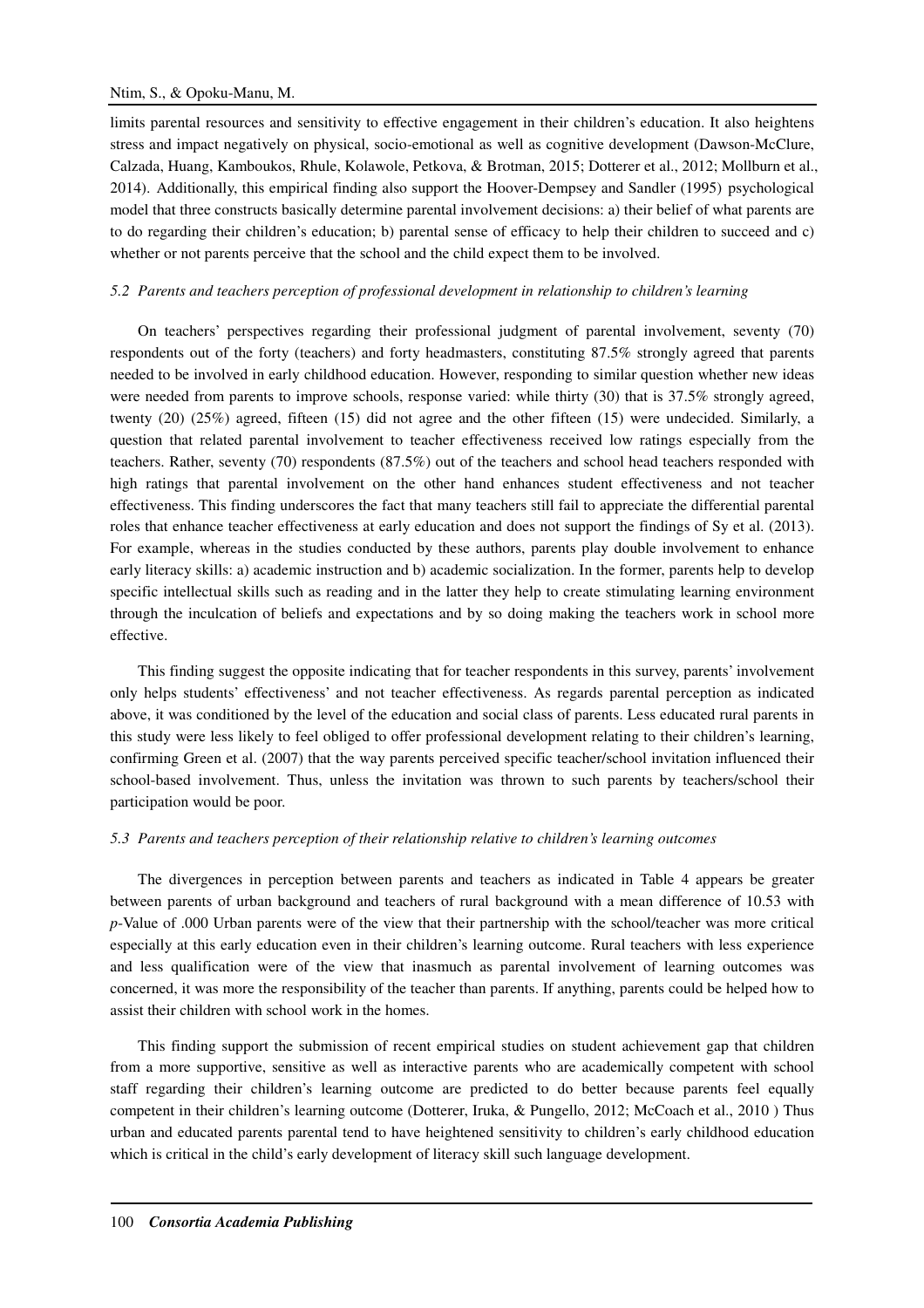### *5.4 Perceived bottlenecks of parents and teachers existing in building relationships*

Both respondents perceived three critical bottlenecks obstructing parents and teachers in building effective relationships: a) communication from the school to the homes; b) lack of effective survey of parents each year on ideas to be developed; c) parent-teacher conferences. The mean scores and standard deviations are not significantly different except with the rather strange exception of the scores between the rural teachers and rural parents. Rural parents scored higher meaning they perceived more obstructions as existing in building this relationship. For example, with respect to communication from the school to the home, whether or not it needed to be developed or improved, the ranking based on the Likert scale showed that 93.75 % of teachers and head teachers (constituting 75 out of the 80) were of the view that it needed to be improved, implying that it existed, but needed improvement. Majority of parents, especially from the rural background concurred with the teachers.

Regarding the need for survey of parents each year on their views about the school, all respondents across the three backgrounds (urban, semi-urban and rural) admitted this as a serious lacuna that needed to be developed, meaning in all the preschools surveyed in this report, this was not existent. Parent-teacher conferences were deemed to be crucial. However an interesting finding was that most of the teachers did not even have the contact numbers of the parents of the children and vice versa. Additionally, in as much as teachers perceived this to be important, they felt that it was not the prerogative of parents to tell them how to teach their children. This finding is significant since it appears to reinforce the sociological principle of 'balance' when two social actors are involved in exchange of dyadic relations. There is mutual dependency when both actors place value on the resources of the other. Unequal dependencies as seem to suggest by this response precipitates power advantage especially for the less dependent (Emerson, 1962; Cook, 1987). This can undermine the mutuality needed from both actors.

# **6. Conclusion**

Family-school partnership at the level of Early Education with both families and schools working to enhance effective learning cannot be underestimated. This is especially so in this era and age when contemporary education expects Early Childhood Education to equip children with specific literacy skills in numeracy and reading within the context of increased economic pressures on parents which complicate child rearing practices. The need to construct such partnership, identify the differential roles of the two principal actors at this initial level of education, and how to initiate and sustain these connections were the focus of this paper. The key findings were that parents and teachers showed differences as well as similarities in their over-all assessment of the perception of their respective roles. Professional judgment of teachers on parental involvement indicated that teachers at the early education level expected parents to be more involved in the homes and in the schools, but with the appropriate level of parental involvement in the latter. Whether or not parents felt obliged to be involved was critically shaped by their attitudes which in turn were influenced by their background, especially educational attainment. There were significant differences in the responses between urban parents vis-a-vis rural parents. Whereas some parental responses suggested unequal dependencies and power advantage in all the key domains in rural and less educated parents, it was less so with urban educated parents.

*Notes:* The corresponding author did all the literature review, designed the data collection instruments and the statistical analysis, while the second author conducted all the field work in the selected preschools.

*Acknowledgement:* The authors thank all respondents who voluntarily participated in this survey.

*Competing Interest:* The authors have no competing interest in this research and declare that no funds were received from any source to conduct this study.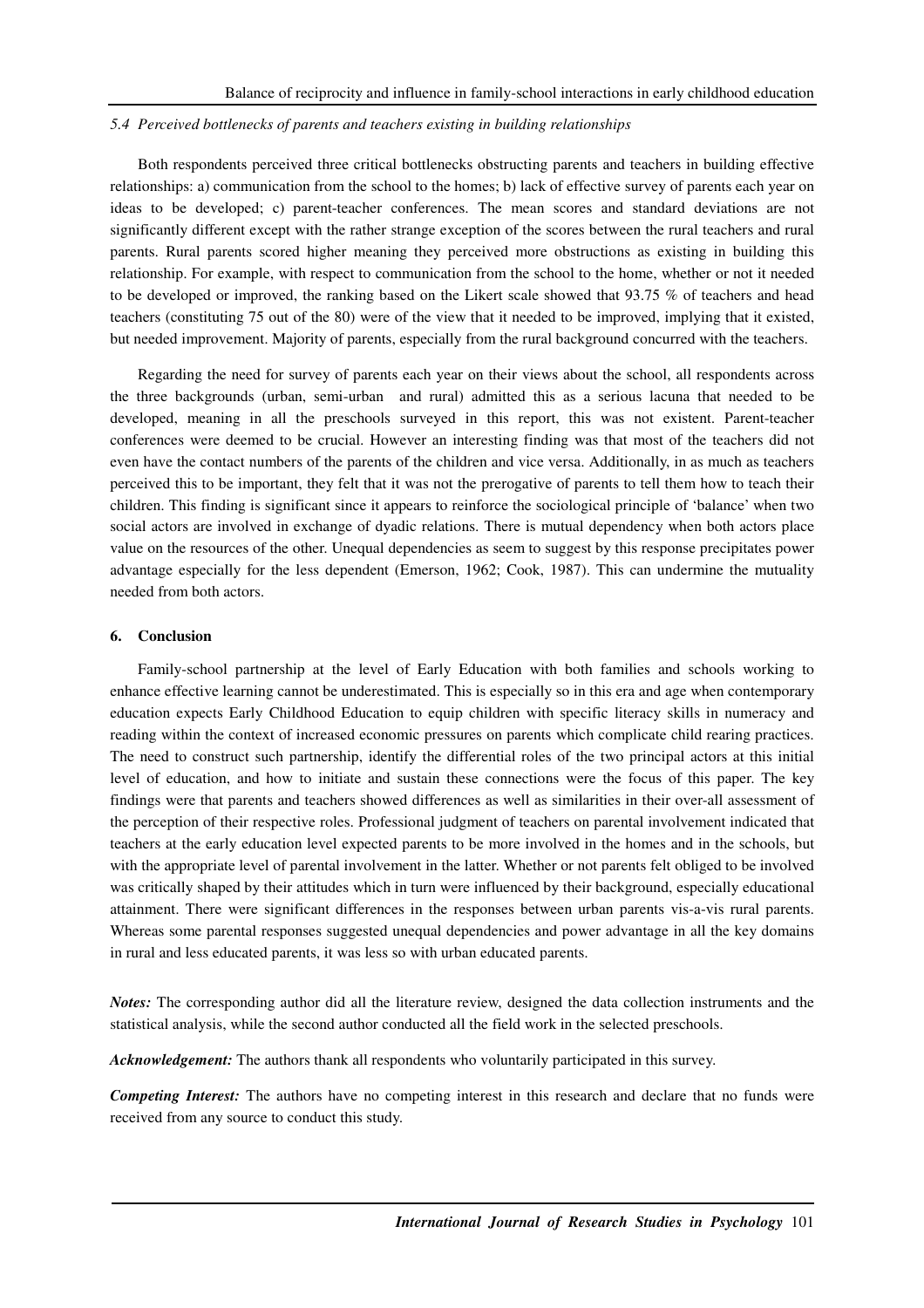# **7. References**

- Abdulkadir, M. D., Ali, A. M., & Raqia, A. M. (2018). The role of parental involvement in student academic achievement: Empirical study from secondary schools in Mogadishu-Somalia. *International Research Journal of Human Resource and Social Science, 5*(7), 1-24.
- Anderson, J. A., Howland, A. A., & McCoach, B. D. (2015). Parental characteristics and resiliency in identification rates for special education. *Preventing School Failure, 59*(2), 63-72. https://doi.org/10.1080/1045988X.2013.837811
- August, G. J., Anderson, D., & Bloomquist, M. L. (1992). Competence enhancement training for children: An integrated child, parent, and school approach. In S. L. Christenson & J. C. Conoley (Eds.), *Home-school collaboration: Enhancing children's academic and social competence* (pp. 175-192). Silver Spring, MD: National Association of School Psychologists.
- Balli, S. J., Demo, D. H., & Wedman, J. F. (1998). Family involvement with children's homework: An intervention in the middle grades. *Family Relations*, *47*, 149-157. https://doi.org/10.2307/585619
- Bardy, M., Salmi, M., & Heino, T. (2001). *Mikä lapsiamme uhkaa? Suuntaviivoja 2000-luvun lapsipoliittiseen keskusteluun* [What is threatening our children? Guidelines for child political discourses in 2000]. Reports of Stakes no. 263. Helsinki: Stakes.
- Bempechat, J. (1998). *Against the odds: How "at-risk" students EXCEED expectations.* San Francisco: Jossey-Bass.
- Blau, P. M. (1964).*Exchange and power in social life*. New York: Wiley and Sons.
- Blom, R. (2001). Yhteiskunnan rakennemuutos ja perheiden elinehdot [Structural change in the society and living conditions in the families]. In I. Järventie & H. Sauli (Eds.), *Eriarvoinen lapsuus* [Unequal childhood] (pp. 171-192). Helsinki: WSOY.
- Bradley, R. H., & Caldwell, B. H. (1979). Home observation for measurement of the environment: A revision of the preschool scale. *American Journal of Mental Deficiency, 84*(3), 235-244.
- Burchinal, M., McCartney, K., Steinberg, L., Crosnoe, R., Friedman, S. L.,McLoyd, V., Pianta, R., & NICHD Early Child Care Research Network. (2011). Examining the black-white achievement gap among low-income children using the NICHD study of early child care and youth development. *Child Development, 82*(5), 1404-1420. https://doi.org/10.1111/j.1467-8624.2011.01620.x
- Cameron, C. E., Grimm, K. J., Steele, J. S., Castro-Schilo, L., & Grissmer, D. W. (2015). Nonlinear gompertz curve models of achievement gaps in mathematics and reading. *Journal of Educational Psychology, 107*(3), 789-804. https://doi.org/10.1037/edu0000009
- Chadwick-Jones, J. K. (1976). *Social exchange theory: Its structure and influence in social psychology*. New York: Academic Press.
- Christenson, S. L., & Sheridan, S. M. (2001). *School and families: Creating essential connections for learning*. New York, NY: Guilford Press.
- Comer, J. P. (1984). Home-school relationships as they affect the academic success of children. *Education and Urban Society, 16*(3), 323-337. https://doi.org/10.1177/0013124584016003006
- Condeluci, A. (1991). *Interdependence: The route to community*. Florida: Paul M. Deutsch Press.
- Cook, K. S. (1987). Emerson's contributions to social exchange theory. In K. S. Cook (Ed.), *Social exchange theory* (pp. 209-222).Newbury Park: Sage.
- Covey, S. R. (1989). *The 7 habits of highly effective people.* New York: Simon and Schuster.
- Dauber, S. L., & Epstein, J. L. (1993). Parents' attitudes and practices of involvement in inner-city elementary and middle schools. In N. F. Chavkin (Ed.), *Families and schools in a pluralistic society* (pp. 53–71). Albany: State University of New York Press.
- Davies, D. (1993). Benefits and barriers to parent involvement: From Portugal to Boston to Liverpool. In N.F. Chavkin (Ed.), *Families and schools in a pluralistic society* (pp. 53-72). Albany: State University of New York Press.
- Dawson-McClure, S., Calzada, E., Huang, K. Y., Kamboukos, D., Rhule, D.Kolawole, B., Petkova, E. & Brotman, L. M. (2015). A population-level approach to promoting healthy child development and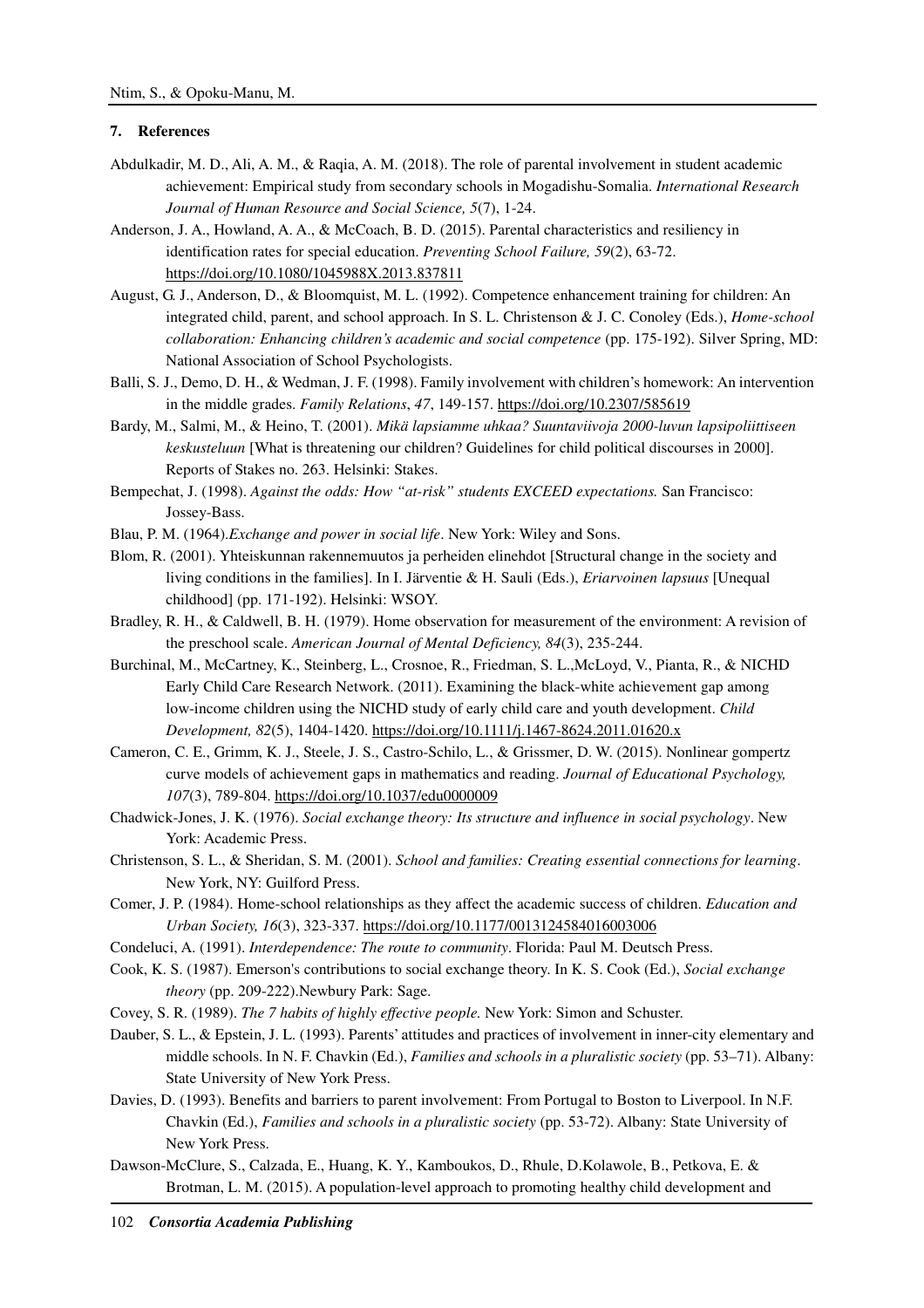school success in low-income, urban neighborhoods: impact on parenting and child conduct problems. *Society for Prevention Research, 16,* 279-290. https://doi.org/10.1007/s11121-014-0473-3

- Dotterer, A. M., Iruka, I. U., & Pungello, E. (2012). Parenting, race, and socioeconomic status: links to school readiness. *Family Relations, 61,* 657-670. https://doi.org/10.1111/j.1741-3729.2012.00716.x
- Ebbeck, M., & Waniganayake, M. (2003). *Early childhood professionals: Leading today and tomorrow.* Sydney: MacLennan Petty.
- Emerson, R. M. (1962). Power dependence relations. *American Sociological Review*, *27*, 31-41. https://doi.org/10.2307/2089716
- Emerson, R. M. (1972a). Exchange theory part I: A psychological basis for social exchange. In J. Berger, M. Zelditch, Jr., & B. Anderson (Eds.), *Sociological theories in progress* (pp. 38-57). Boston: Houghton Mifflin.
- Emerson, R. M. (1972b). Exchange theory Part II: Exchange rules and networks. In J. Berger, M. Zelditch, Jr., & B. Anderson (Eds.), *Sociological theories in progress* (pp. 58-87). Boston: Houghton Mifflin.
- Emmen, R. A. G., Malda, M., Mesman, J., van IJzendoorn, M. H., Prevoo, M. J. L., & Yeniad, N. (2013). Economic status and parenting in ethnic minority families: Testing a minority family stress model. *Journal of Family Psychology, 27*(6), 896-904. https://doi.org/10.1037/a0034693
- Epstein, J. (1996). This we believe and now we must act: Improving school family- community partnerships in the middle grades. *Middle School Journal, 28*(2), 43-48. https://doi.org/10.1080/00940771.1996.11494440
- Epstein, J. L. (2001). *School, family, and community partnerships. Preparing educators and improving schools.*  Boulder, CO: Westview Press.
- Epstein, J. L. (2010). School/family/community partnerships: Caring for the children we share. *Phi Delta Kappan, 92*(3), 701-712. https://doi.org/10.1177/003172171009200326
- Epstein, J. L., & Van Voorhis, F. L. (2001). More than minutes: Teachers 'roles in designing homework. *Educational Psychologist, 36*(3), 181–193. https://doi.org/10.1207/S15326985EP3603\_4
- Fan, W., Williams, C. M., & Wolters, C. A. (2012). Parental involvement in predicting school motivation: Similar and differential effects across ethnic groups. *The Journal of Educational Research, 105*, 21-35. https://doi.org/10.1080/00220671.2010.515625
- Fantuzzo, J., Gadsden, V., Li, F., Sproul, F., McDermott, P., Hightower, D., & Minney, A. (2013). Multiple dimensions of family engagement in early childhood education: evidence for a short form of the family involvement questionnaire. *Early Childhood Research Quarterly, 28*, 734-742. https://doi.org/10.1016/j.ecresq.2013.07.001
- Fantuzzo, J., Tighe, E., & Childs, S. (2000). Family involvement questionnaire: A multivariate assessment of family participation in early childhood education. *Journal of Educational Psychology, 92*(2), 367-376. https://doi.org/10.1037/0022-0663.92.2.367
- Gouldner, A. W. (1960). The norm of reciprocity: A preliminary statement. *American Sociological Review*, *25*(2), 161-178. https://doi.org/10.2307/2092623
- Green, C. L., Walker, J. M. T., Hoover-Dempsey, K. V., & Sandler, H. M. (2007). Parents' motivations for involvement in children's education: An empirical test of a theoretical model of parental involvement. *Journal of Educational Psychology*, 99, 532-544. https://doi.org/10.1037/0022-0663.99.3.532
- Hilado, A., Kallemeyn, L., Leow, C., Lundy, M., & Israel, M. (2011). Supporting child welfare and parent involvement in preschool programs*. Early Childhood Education Journal, 39,* 343-353. https://doi.org/10.1007/s10643-011-0471-z
- Hill, N. E., & Taylor, L. C. (2010). Parental school involvement and children's academic achievement. *Current Directions in Psychological Science, 13*(4), 161-164. https://doi.org/10.1111/j.0963-7214.2004.00298.x
- Homans, G. C. (1958). Social behavior as exchange. *American Journal of Sociology*, *63*, 597-606. https://doi.org/10.1086/222355
- Hoover-Dempsey, K., & Sandler, H. (1995). Parental involvement in children's education: Why does it make difference? *Teachers College Record*, *97*, 310-331.
- Jacobs, T. O*.* (1970). *Leadership and exchange in formal organizations*. Alexandria, VA: Human Resources